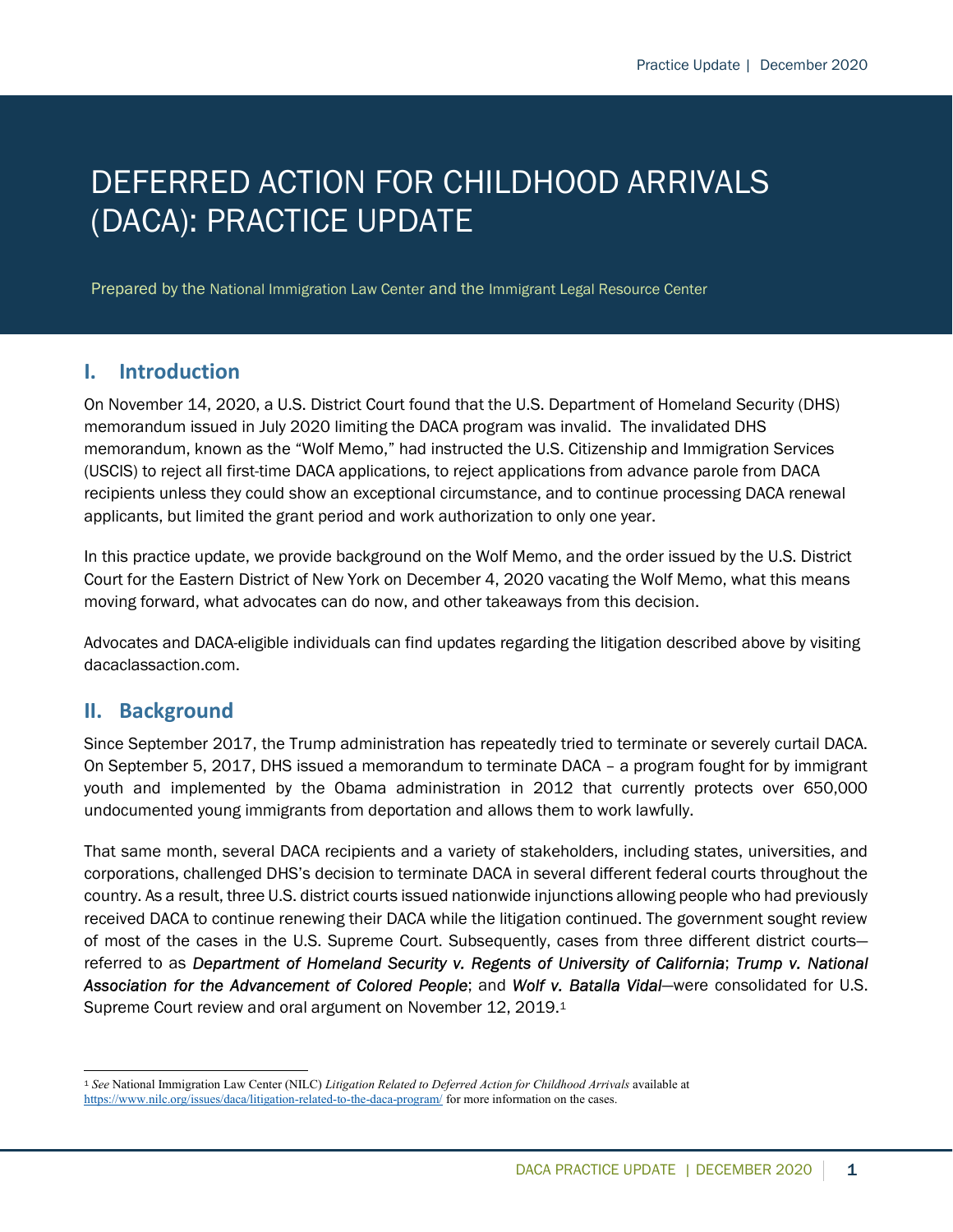#### III. What did the U.S. Supreme Court Decide?

On June 18, 2020, the U.S. Supreme Court decided that DHS's termination of DACA did not comply with federal law. It found the termination "arbitrary and capricious" because it failed to consider important aspects of the DACA program, including that DACA recipients, educational institutions, employers, and others have come to rely on the DACA program.<sup>2</sup> Accordingly, the Court upheld a lower court decision that **vacated** the September 5, 2017 memorandum terminating DACA, thereby restoring DACA to its original 2012 state.<sup>3</sup> This meant that USCIS could have begun accepting both initial and renewal DACA requests, along with applications for advance parole from DACA recipients.

Specifically, the U.S. Supreme Court held that:

- 1. The claims arguing that the DACA termination was arbitrary and capricious were reviewable by the Court.<sup>4</sup>
- 2. The termination of the DACA program by DHS was arbitrary and capricious because it did not consider:
	- a. DHS' authority to maintain the deportation protections of DACA recipients when it terminated the program; or
	- b. The reliance interests of DACA recipients, who have relied on DACA in a variety of ways, including to earn a livelihood, and those of their families and other entities, such as their educational institutions and employers, who have invested time and money in training and educating DACA recipients.<sup>5</sup>
- 3. The claim that the DACA termination violated the Equal Protection Clause of the Fifth Amendment did not raise a plausible inference that the rescission was motivated by racial animus.<sup>6</sup>

The Supreme Court did not address DACA's legality, which was not a question before the Court. Nor did the Court require DHS to maintain DACA if it terminated the program in a lawful way.

#### IV. What did DHS' July 28, 2020 Wolf Memo say?

After the U.S. Supreme Court decision, DHS did not immediately provide any guidance about how they would implement the decision and begin processing initial DACA applications and advance parole applications. Then on July 28, 2020, DHS released a new memorandum titled, "Reconsideration of the June 15, 2012 Memorandum Entitled 'Exercising Prosecutorial Discretion with Respect to Individuals Who Came to the United States as Children'" ("Wolf Memo"). The Wolf Memo states that DHS is "considering anew the DACA policy" to assess "whether the DACA policy should be maintained, rescinded, or modified."<sup>7</sup>

In summary, the Wolf Memo stated that while DHS was reviewing the DACA policy, USCIS must: 1) reject all initial DACA requests from applicants who have never received DACA in the past; 2) reject all advance parole<sup>8</sup> applications from DACA recipients except where there are "exceptional circumstances"; and 3) shorten the

<sup>&</sup>lt;sup>2</sup> Dep't of Homeland Security v. Regents of Univ. of Cal., 591 U.S. (2020) (slip op., at 26).

<sup>3</sup> Id. at 29 n.7. (noting that the Court has affirmed an order of the NAACP case below, which vacated the DACA termination).

<sup>4</sup> Id. at 9-13.

<sup>5</sup> Id. at 13-26.

<sup>6</sup> Id. at 27-29.

<sup>7</sup> U.S. Department of Homeland Security, Reconsideration of the June 15, 2012 Memorandum Entitled "Exercising Prosecutorial Discretion with Respect to Individuals Who Came to the United States as Children," July 28, 2020, available at

https://www.dhs.gov/sites/default/files/publications/20\_0728\_s1\_daca-reconsideration-memo.pdf.

<sup>&</sup>lt;sup>8</sup> Advance Parole is a benefit in immigration law that allows DACA recipients to travel outside the country and reenter on advance parole for humanitarian, employment, and educational purposes.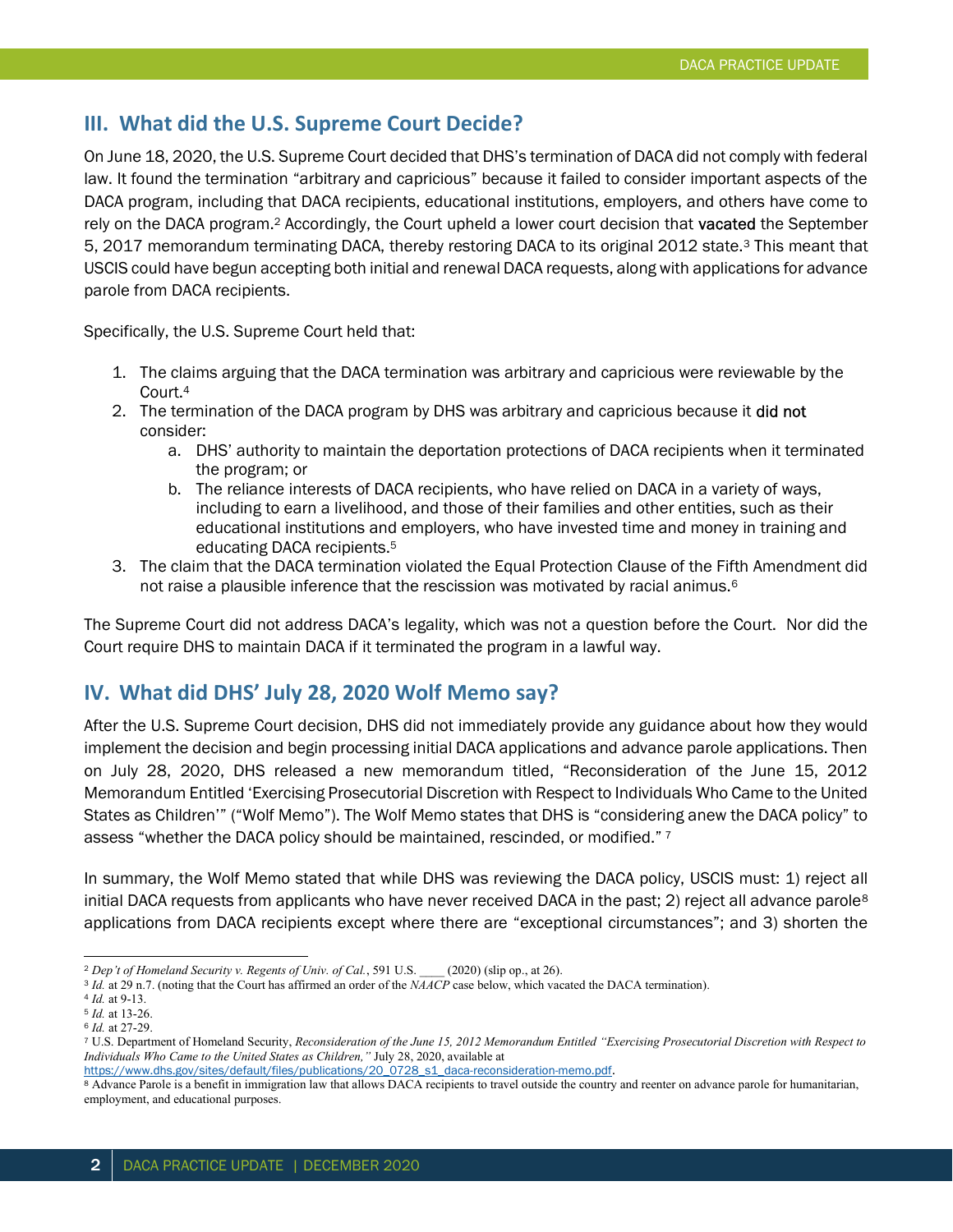DACA renewal and work authorization period from two years to one year. On August 21, 2020 USCIS released new implementation guidance to its personnel in response to the Wolf Memo. ("Implementing Guidance").<sup>9</sup>

## V. What do the latest U.S. District Court Orders do?

On December 4, 2020, the Eastern District of New York issued an order vacating the Wolf Memo. The court had previously concluded, in an opinion issued on November 14, 2020, that Chad Wolf was not lawfully serving as the Secretary of Homeland Security and thus had no lawful authority to issue the Wolf Memo. By vacating the Wolf Memo, the December 4th court order restored DACA to its pre-September 5, 2017 status, the date the Trump administration attempted to terminated DACA.

The court's November 14, 2020 order also certified a nationwide class. The class includes all persons who are or will be prima facie eligible for DACA under the terms of the 2012 Napolitano Memo that implemented DACA for the first time under the Obama administration. The class excludes the small number of people who bring their own federal lawsuit challenging the Wolf Memo. The court also certified a nationwide subclass consisting of individuals who had applications pending at USCIS between June 30, 2020 and July 28, 2020 that have been adjudicated according to the Wolf Memo. Individuals do not need to take any additional steps to be part of the class or subclass. The court also appointed the National Immigration Law Center, Jerome N. Frank Legal Services Organization at Yale Law School, and Make the Road New York as attorneys for the class. Class members and their immigration attorneys can find additional information at www.dacaclassaction.org.

The December 4th order requires DHS to accept applications from first-time DACA applicants as well as renewals, that renewals must now receive two-year grants of DACA and work authorization, and that DHS must accept requests for advance parole for DACA recipients under the pre-September 2017 standards. Under the pre-September 2017 standards, advance parole is available for individuals who demonstrate that their need to travel is for "humanitarian, education, or employment" purposes.

Applicants will also not be barred from applying before the 150-day mark, as stated in the Wolf Memo.<sup>10</sup>

On December 10, 2020, the district court also directed the government to mail by January 8, 2021 individualized notices and the provision of new EADs to certain class members. Class counsel reviewed the notices on December 11, 2020. The government will provide the following to the class members in the categories listed below:

#### A. Individuals who were granted only one-year DACA and work authorization instead of two years will receive:

A notice stating that the period of their DACA and work authorization was extended to two years. The document can be presented, in combination with the individual's one-year EAD, until the expiration date of the individual's one-year EAD to employers, state departments of motor vehicles, and government agencies

<sup>&</sup>lt;sup>9</sup> U.S. Citizenship and Immigration Services, Implementing Acting Secretary Chad Wolf's July 28, 2020 Memorandum,

<sup>&</sup>quot;Reconsideration of the June 15, 2012 Memorandum 'Exercising Prosecutorial Discretion with Respect to Individuals Who Came to the United States as Children"' August 21, 2020, available at https://www.uscis.gov/sites/default/files/document/policy-

alerts/DACA%20implementation%20memo%20v2%208.21.20%20final.pdf.

<sup>10</sup> DHS updated its websites to reflect these changes on December 7, 2020.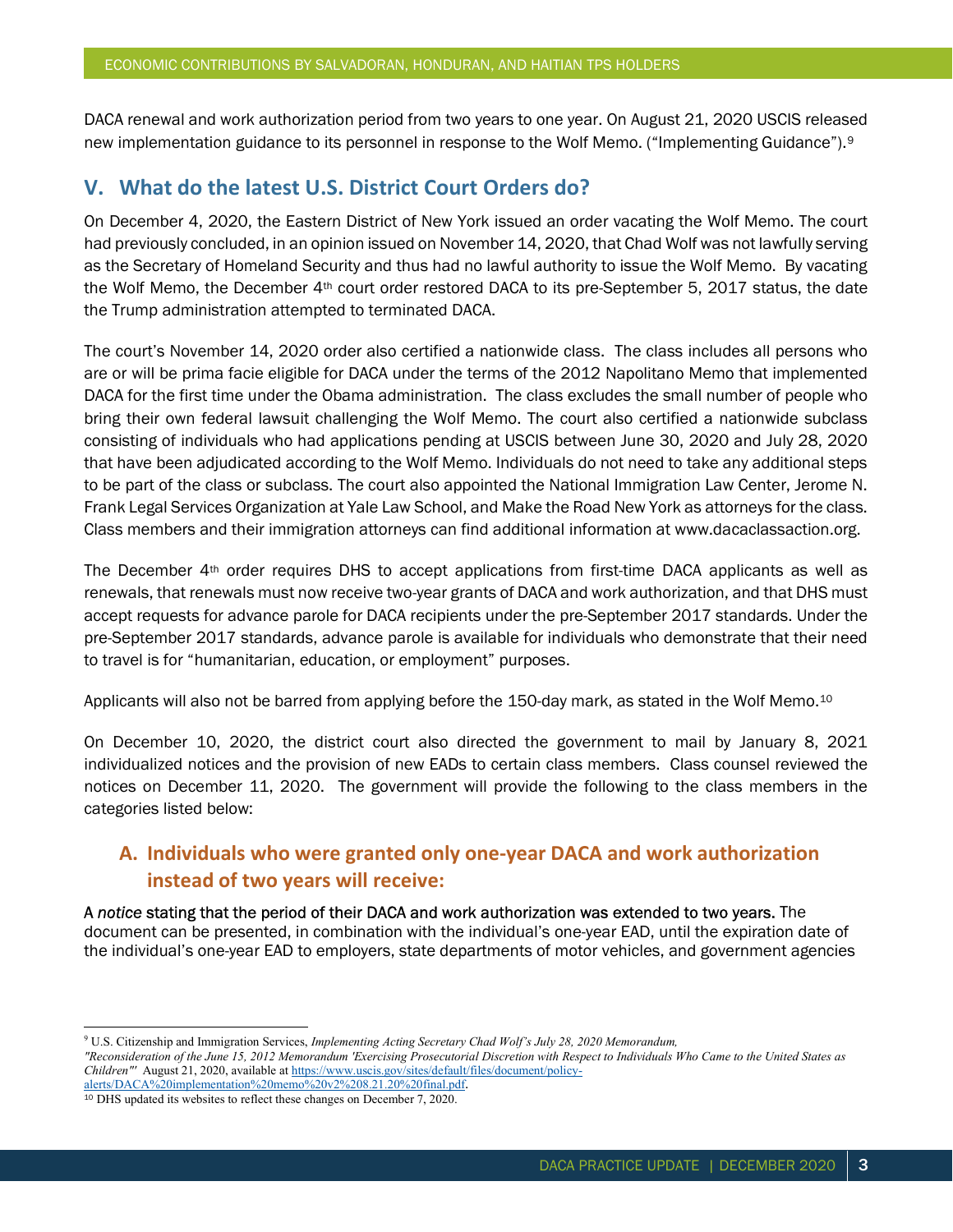to establish that the individual has two years of DACA and work authorization. The notice will be mailed by January 8, 2021.

A new *Employment Authorization Document (EAD)*, to be issued at least 30 days before the expiration date listed on the individual's current one-year EAD. The government will issue these automatically and at no additional cost.

#### B. Individuals who submitted a DACA application (Form I-821D) as a first time DACA request, that was received at a USCIS Lockbox on or after June 18, 2020:

These individuals will receive a notice of their right to reapply for DACA and work authorization under the pre-September 2017 DACA standards. The notice will be mailed by January 8, 2021. Individuals do NOT need to wait to receive the notice before reapplying for DACA; they can reapply for DACA now.

## C. Individuals who filled a DACA based Form I-131 Application for a Travel Document seeking advance parole, that was received at a USCIS Lockbox and was rejected or administratively closed pursuant to the Wolf Memo:

These individuals will receive a notice of their right to reapply and to be considered for advance parole under the pre-September 2017 standards. This notice will be mailed by January 8, 2021. Individuals do NOT need to wait to receive the notice before reapplying for advance parole; they can do so now.

#### VI. What can advocates do?

Advocates should screen clients for DACA eligibility and help connect DACA-eligible individuals to immigration attorneys who can assist with their applications. USCIS must accept applications from individuals who are interested in applying even if they never have been granted DACA in the past. It is important that these individuals are screened thoroughly and that applications are submitted with proper documentations to show eligibility. Additionally, advocates can inform current DACA recipients that they can continue to renew their DACA and will now receive a two-year grant of DACA protections and work authorization. Moreover, while USCIS encourages applicants to submit their renewals within 120-150 days prior to expiration, they should once again accept applications filed outside this window.

Advocates should note that individuals who received DACA protections and work permits for one year pursuant to the Wolf Memo have been automatically extended to two years. As noted above, the government will mail by January 8, 2021 these individuals a notice that they can present in combination with their one-year work authorization as proof that their work authorization has been extended to two-years. They can use the notice as proof of the extension until the expiration of their one-year work authorization. At least 30 days before the expiration of their one-year work authorization, the government will mail these individuals new work authorization cards at no additional cost.

DACA recipients who are interested in applying for Advance Parole can do so if they are seeking to apply for a travel permit for education, employment, or humanitarian reasons. Thorough screenings are especially important for applicants who seek to apply for advance parole and travel outside the country due to current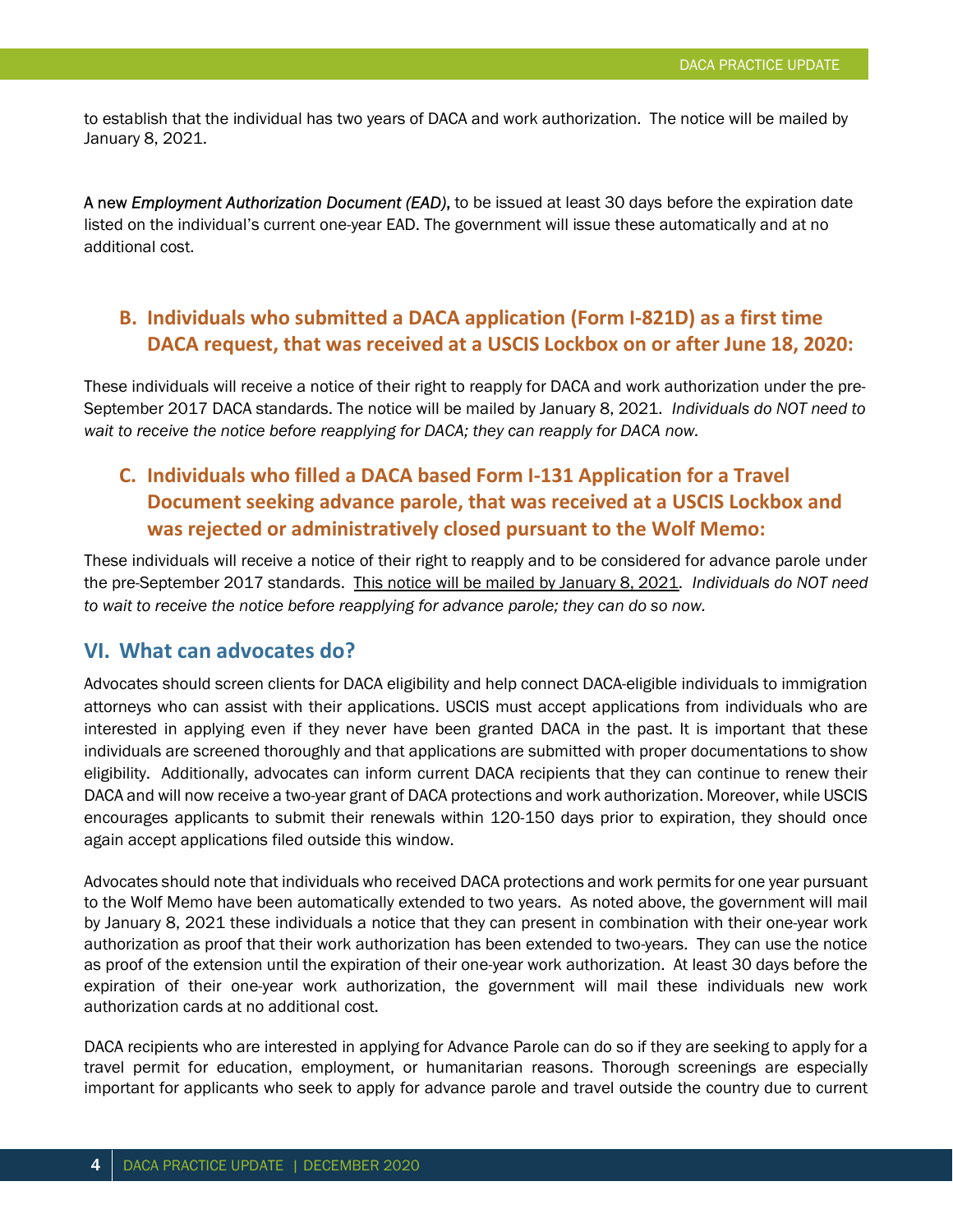travel restrictions and the likelihood that the DACA policies could change again in the future. While advance parole permits a person to request admission to the United States, travelers will be screened for inadmissibility and possibly questioned about their immigration and criminal history. Before filing a request for advance parole, advocates need to discuss and learn the applicant's immigration history and, in some cases, conduct a background check or collect criminal or immigration records. It is essential to understand the person's immigration history and know if it includes something that could present a risk or complication, such as a prior removal order and other inadmissibility grounds under INA § 212.

DACA class members can sign up for case updates by visiting the website set for them: dacaclassaction.org.

Additionally, advocates should continue to follow the DACA program for developments. While the program was reinstated through the December 4th Order, there is still a possibility that the government will request a stay of the Court's Order restoring DACA and potentially ask the Supreme Court to review this case. Also, a case brought by Texas and other states challenging the legality of DACA in Texas v. United States continues to pose a threat to the status of the DACA program. The Southern District of Texas is reviewing that challenge had a hearing on December 22, 2020 and may rule shortly thereafter.

Advocates should make sure to visit the ILRC's website at https://www.ilrc.org/daca, NILC's website at https://www.nilc.org/issues/daca/ and USCIS's website https://www.uscis.gov/ for updates on the program and practice tips. Advocates can also post questions and information and monitor DACA cases in the field by joining the DACA Experts listserv via https://www.ilrc.org/legal-listservs.

### A. Should I advise eligible individuals to submit applications for DACA now, or should I encourage them to wait until we see what happens with DACA?

USCIS is currently accepting first-time DACA requests, renewal requests, and requests for advanced parole under the pre-September 2017 DACA guidance. As the Eastern District of New York noted, "all parties agree that the DACA program is currently governed by its terms as they existed prior to the attempted rescission of September 2017.<sup>"11</sup> However, given that the Southern District of Texas in Texas v. United States has fully briefed motions for summary judgment that address the legality of DACA and a hearing was scheduled for December 22, 2020, the future of DACA is uncertain. NILC and ILRC have been recommending that anyone considering requesting DACA for the first time consult with an expert immigration practitioner for individualized advice and screening. How you ultimately advise your clients will depend upon their individual circumstances, however you may wish to consider several factors:

- USCIS has already begun accepting first-time DACA requests, granting DACA renewal requests for two years rather than one, and considering DACA-related advance parole requests under the pre-September 2017 guidance.
- The court's order does not change USCIS' information-sharing policy. The policy currently in effect remains that reflected in the USCIS DACA Frequently Asked Questions and the USCIS's Form I-821D instructions. However, information obtained through a recent Freedom of Information (FOIA) lawsuit and uncovered through a ProPublica article show that ICE can access at least some of USCIS's data. It remains unclear how often or for what purposes ICE may be accessing the information.<sup>12</sup>

https://www.nilc.org/issues/daca/daca-foia-documents/#disclosed; Dara Lind, "ICE Has Access to DACA Recipient's Personal Information Despite

 $11$  Batalla Vidal v. Wolf, No. 16 Civ. 4756, slip op. at 2 (E.D.N.Y. Dec. 4, 2020), ECF 354.

 $12$  See "Pushing for Information on the Trump Administration's Decision to End DACA," NILC (Apr. 21, 2020), available at